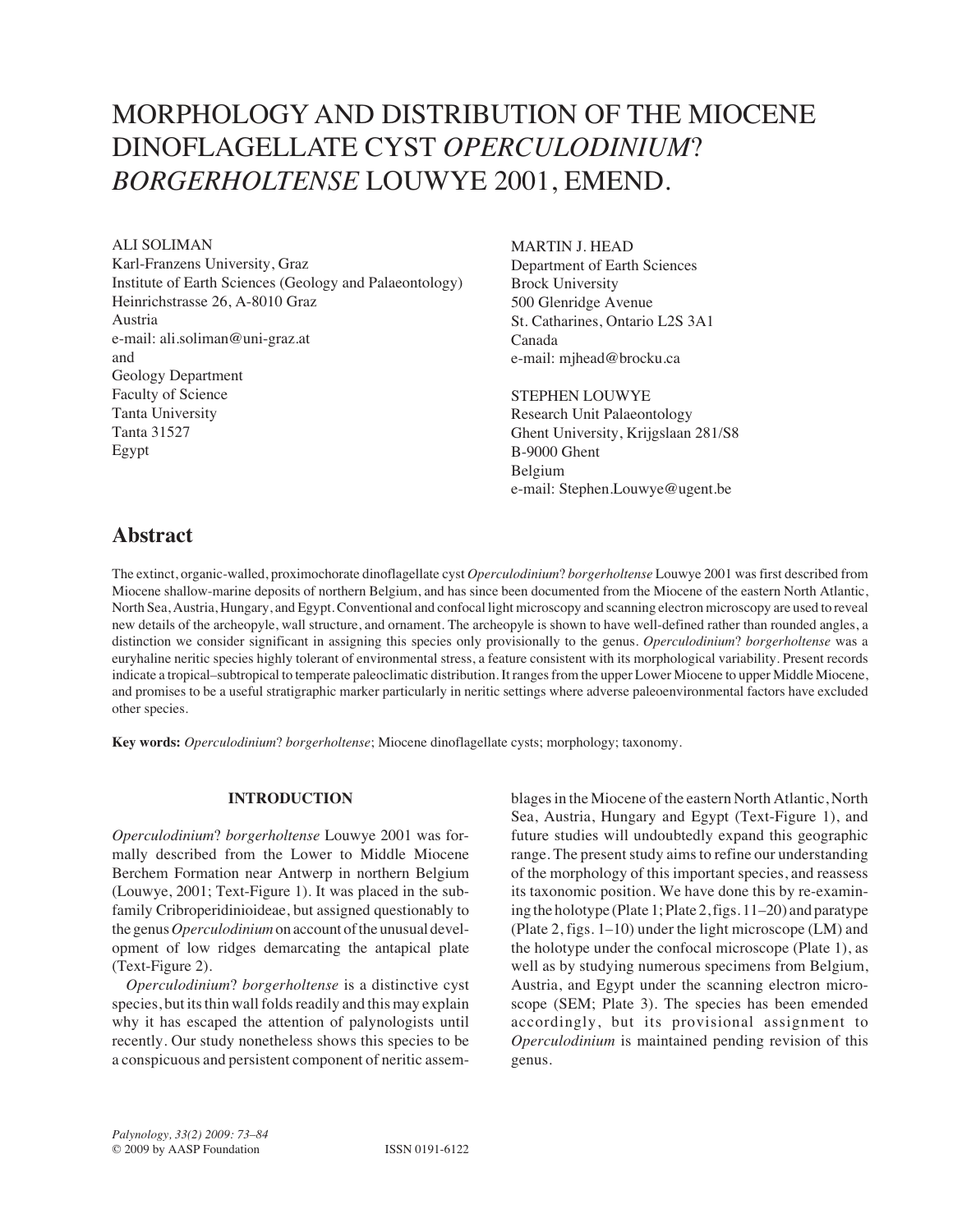

Text-Figure 1. Geographic distribution of recorded ocurrences for *Operculodinium*? *borgerholtense*. Black circles indicate the location of samples examined by SEM in the present study: 1, Borgerhout Rivierenhof section near Antwerp, Belgium (the type locality); 2, Retznei surface section, Austria; 3, Waltersdorf-1 borehole, Austria; 4, Bad Deutsch Altenburg, Austria; and 5, Kareem-30 borehole, Egypt. Dark gray circles (or black where overlapping) indicate the location of additional occurrences recorded/verified by the present authors: 1, Zonderschot, Belgium; 5, East Shukheir-1, Shukheir-1, and Shukheir-11 boreholes, Egypt; 6, several commercial wells in the U.K. sector of the central North Sea; 7, IODP Hole 1318B, Porcupine Basin; 8, Wagna, Austria; 9, Baden-Sooss, Austria; and 10, Tengelic-2 borehole, Hungary.

Finally, we have also compiled published and unpublished records of *Operculodinium*? *borgerholtense* to ellucidate its stratigraphic range and autecology.

### **THE GENUS** *OPERCULODINIUM* **WALL 1967**

*Operculodinium* Wall 1967 emend. Matsuoka et al. 1997 is a large Cenozoic cyst-defined genus defined broadly to contain species characterised by a spherical to ovoidal central body bearing cones or short to long processes with circular bases, and a precingular archeopyle formed by loss of plate 3'' (Wall, 1967). The processes are diagnosed as having a nontabular to intratabular distribution (Matsuoka et al., 1997). The type species *Operculodinium centrocarpum* (Deflandre & Cookson 1955) Wall 1967 emend. Matsuoka et al. 1997, described from the Miocene of Australia, has a central body with a



Text-Figure 2. Schematic representation of the tabulation on *Operculodinium*? *borgerholtense* showing the asymmetrical 1P archeopyle with well-developed angles, and subrectangular appearance of the sexiform antapical plate. Based largely on the paratype (Plate 2, figs. 1–10).

distinctive fibroreticulate outer wall layer, and processes that are minutely expanded distally. It also has an archeopyle with rounded rather than well-defined angles, i.e. presumably not congruent with the thecal plate boundaries (Evitt, 1985, fig. 6.1 E, F). This feature was overlooked in the re-diagnosis of this species, and indeed of the genus itself, but would be a useful feature to consider in any re-assessment of the genus. Because many species currently assigned to the genus *Operculodinium* lack some or all of the distinctive features of the type, a review of *Operculodinium*, while beyond the scope of the present work, is long overdue.

Wall (1967) and Matsuoka et al. (1997) assigned the genus *Operculodinium* to the family Gonyaulacaceae. Wall and Dale (1966) had previously attributed modern cysts of the theca-defined species *Protoceratium reticulatum* (Claparède & Lachmann 1859) Bütschli 1885 to *Operculodinium centrocarpum* (as *Baltisphaeridium centrocarpum* [Deflandre & Cookson 1955] Gerlach 1961). While this attribution was in error because the cysts of *Protoceratium reticulatum* are smaller and more delicate than *Operculodinium centrocarpum* (Head and Wrenn, 1992; Head, 1996a), the two cyst types are otherwise very similar. Fensome et al. (1993) included *Protoceratium*, and by extension *Operculodinium*, questionably in the subfamily Cribroperidinioideae Fensome et al. 1993. The Cribroperidinioideae includes many other species whose archeopyles have rounded angles.

Our new observations of *Operculodinium*? *borgerholtense* show the archeopyle to have angles that are well defined, and not rounded as originally stated. We consider archeopyle angularity relevant to the systematic position of *Operculodinium*? *borgerholtense*.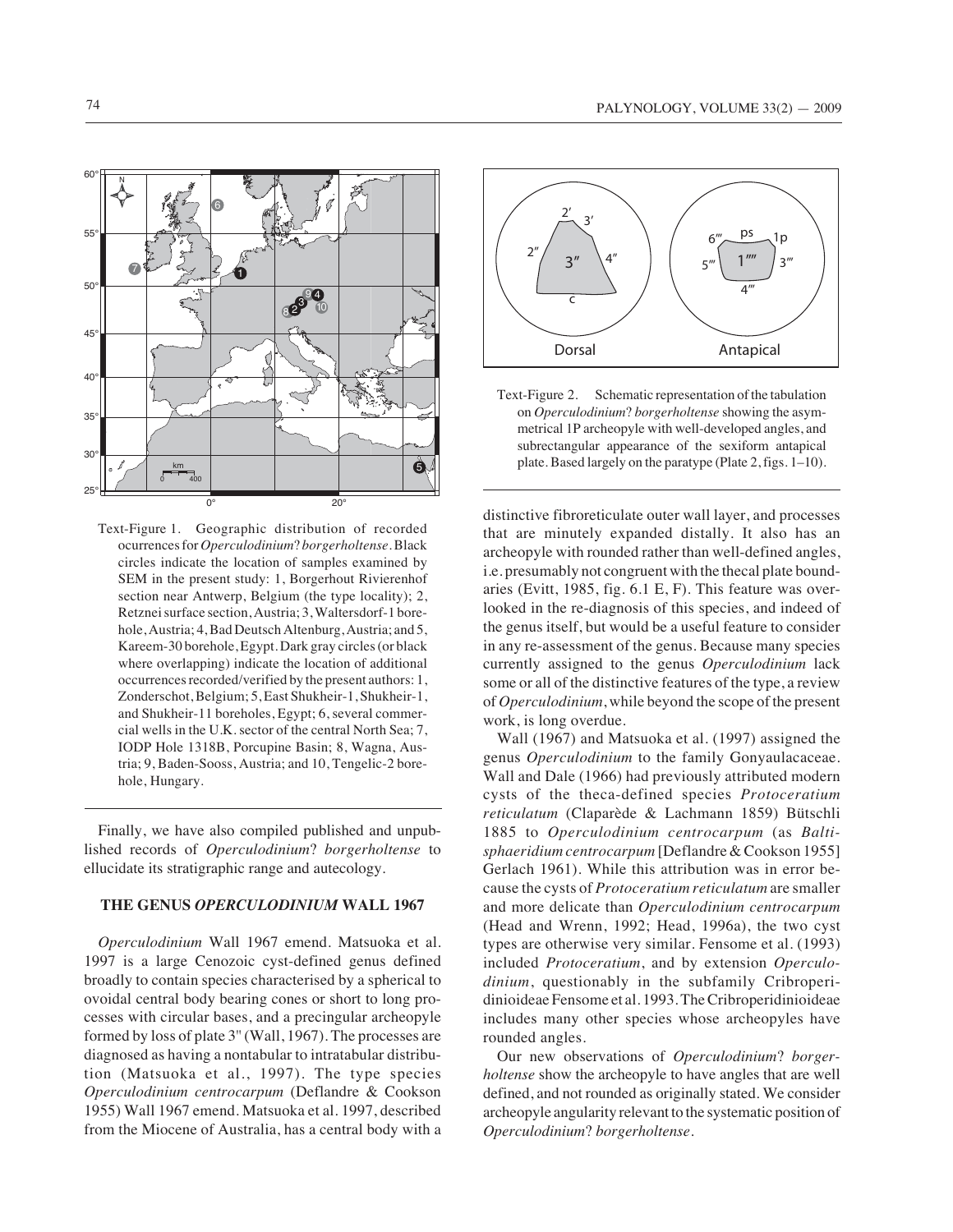### **MATERIALS AND METHODS**

The following samples were analysed using the SEM (Text-Figure 1): nine samples from the Middle Miocene of the Kareem-30 Borehole (28°20'N; 33°5'E), Gulf of Suez, Egypt (Soliman et al., 2004; Soliman, 2006); one sample from the Middle Miocene Weissenegg Formation at Retznei, Styrian Basin, Austria (Erhart and Piller, 2004); one sample from the Middle Miocene of the Waltersdorf-1 Borehole (WA-RAG4, K3/927-936/Ki 5/ 058-068), Styrian Basin, Austria (Soliman and Piller, 2004); seven core samples from the Middle Miocene Leitha Formation at Bad Deutsch Altenburg (Hainburg) in the eastern part of the Vienna Basin, Austria (Gross, 2002; Soliman and Piller, 2007b); and two samples (XIBR15 and XIBR16) from the uppermost Lower? to Middle Miocene Borgerhout Rivierenhof section near Antwerp, Belgium (Louwye, 2001), which is the type locality for the species. Samples prepared for SEM analysis were processed using standard methods including HCl, HF, mild oxidation with  $HNO<sub>3</sub>$  (except for the Retznei sample), and sieving at 10 or 20 μm. Specimens were observed using a DSM 982 GEMINI SEM at 10–15 kV at the Institute for Earth Sciences (Geology and Palaeontology), Karl-Franzens University, Graz; where the residues and SEM stubs are now housed.

Specimens from the above localities were also examined using the LM, and specimens from the Middle Miocene Tengelic-2 borehole in Hungary and the Middle Miocene Baden-Sooss locality in Austria (Jiménez-Moreno et al., 2006; Rögl et al., 2008) were re-examined under LM.

Both the holotype and paratype of *O*.? *borgerholtense* were also re-examined under the LM. In addition, the holotype was examined under a EZC1-Nikon confocal microscope, with images rendered using VGStudioMax, at the Laboratory of General Biochemistry and Physical Pharmacy, Ghent University.

The Kofoid system of labelling applied to the standard gonyaulacalean pattern was used throughout.

# **SYSTEMATIC PALEONTOLOGY**

Division DINOFLAGELLATA (Bütschli 1885) Fensome et al. 1993 Subdivision DINOKARYOTA Fensome et al. 1993 Class DINOPHYCEAE Pascher 1914 Subclass PERIDINIPHYCIDAE Fensome et al. 1993 Order GONYAULACALES Taylor 1980 Suborder GONYAULACINEAE (Autonym) Family GONYAULACACEAE Lindemann 1928 Subfamily UNCERTAIN

Genus *Operculodinium* Wall 1967 emend. Matsuoka et al. 1997 (?)

**Type.** The holotype of *Operculodinium centrocarpum* (Deflandre & Cookson 1955) Wall 1967 emend. Matsuoka et al. 1997.

*Operculodinium*? *borgerholtense* Louwye 2001 emend. Text-Figures 1–4, Plates 1–3.

*Operculodinium* sp. 1. Louwye, 2000, tab. 1.

*Operculodinium*? *borgerholtense* Louwye, 2001, p. 126, 127, figs. 4.1–4.12; Jiménez-Moreno et al., 2006, pl. 2, figs. 1–5, pl. 9, fig. 7; Soliman, 2006, p. 54–56, pl. 39, figs. 5–22, text-fig. 22; Soliman and Piller, 2007a, p. 411, pl. 1, figs. 6–12.

**Original diagnosis.** Spherical to ovoid proximochorate cyst ornamented with low, granulate prismatic luxuriae and numerous, long virgae. The distribution of the granules and simple, solid virgae is non-tabular. The virgae are acuminate, capitate or bifurcated. A low septum located at the antapex arises directly from the pedium and forms an irregular polygon. The geometry of this septum conforms to the outline of an antapical plate in a gonyaulacoid sexiform hypocystal pattern. The archeopyle is formed by the release of the third precingular plate. The operculum is free. (Louwye, 2001; p. 126, 127.)

**Emended diagnosis.** Small, thin-walled proximochorate cyst with spherical to subspherical central body bearing numerous solid erect processes and lower ornament. Processes nontabular, smooth or with granules, spinules, and short irregular branches. Lower ornament varies from low verrucae to round-topped coni, round-topped bacculae, and clavae. Low bounding septum and more densely ornamented surface demarcate six-sided antapical plate of subrectangular shape. Archeopyle precingular (3'') with well-defined angles, no accessory sutures. Operculum free.

**Types.** Holotype, specimen IRScN b3668, Sample BR15, Slide P1, England Finder reference H39/3; Plate 1, figs. 1–3; Plate 2, figs. 11–20. Also figured in Louwye (2001, fig. 4.1–4.5). Paratype (here designated), specimen IRScN b5054, Sample BR5a, Slide P1, England Finder reference N39/1; Plate 2, figs. 1–10. Also figured in Louwye (2001, fig. 4.8–4.10). Holotype is late Langhian–early Serravallian in age; paratype is latest Burdiglian? to early Langhian; ages based on dinoflagellate cyst biostratigraphy. Both types from the Antwerp Sands Member (uppermost Lower? to upper Middle Miocene) of the Berchem Formation, Belgium. Both types deposited at the Institut royal des Sciences naturelles de Belgique, in Brussels.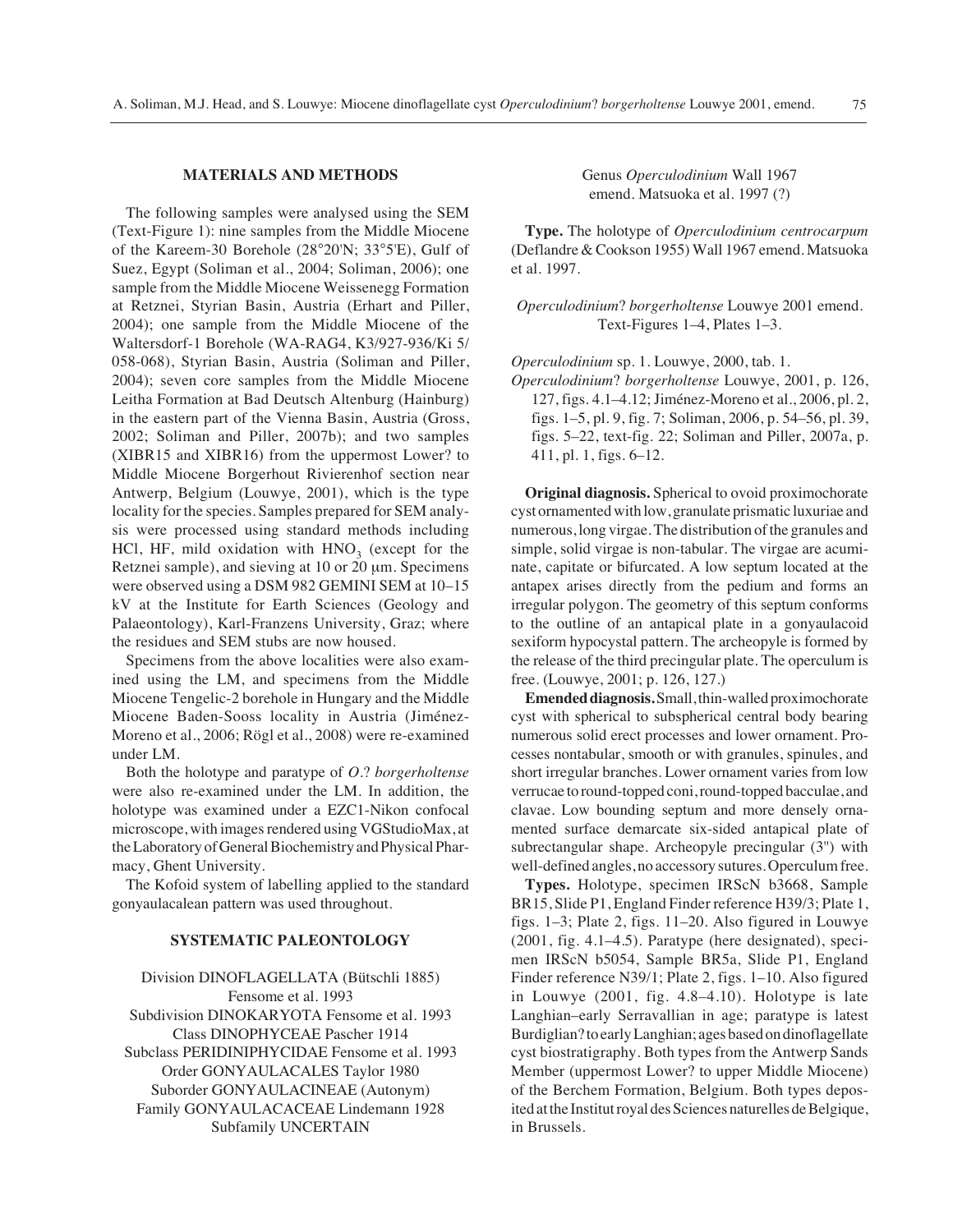



Confocal images of the holotype of *Operculodinium*? *borgerholtense* from the Antwerp Sands Member (uppermost Lower? to upper Middle Miocene) of the Berchem Formation, Belgium. Central body length = 38 μm.

| Dorsal view of dorsal surface.                            | Optical section and internal view of dorsal surface. |
|-----------------------------------------------------------|------------------------------------------------------|
| Same as Fig. 1 but at a slightly different angle of view. |                                                      |

**Type locality.** 'Borgerhout Rivierenhof' outcrop, Borgerhout, Antwerp Province, Belgium; for both holotype and paratype. A full description of the outcrop, lithology and position of the samples is given by De Meuter et al. (1976, p. 13, fig. 18).

**Emended description.** Central body thin walled (ca. 0.2–0.3 μm), spherical to subspherical in shape, bearing numerous solid processes and lower ornament. Processes and lower ornament nontabular and fairly evenly distributed over cyst, except in antapical area. Central body wall unstructured under LM but three appressed layers distinguishable under SEM: solid smooth thin inner and outer layers (ca. 0.03 μm) and much thicker densely granulate middle layer (Plate 3, fig.11 and inset). Structure continu-

Plate 2

The paratype and holotype of *Operculodinium*? *borgerholtense* from the Antwerp Sands Member (uppermost Lower? to upper Middle Miocene) of the Berchem Formation, Belgium. All figures are interference contrast images, except for Figs. 10 and 20 which are tracings of the paratype and holotype respectively.

- 1–10 Paratype (here designated), specimen IRScN b5054, Sample BR5a, Slide P1, England Finder ref. N39/1, in ventro-antapical view. Figs. 1–9 at successively lower foci. Figs. 1–4 show the antapical plate bounded by low ridges, Fig. 5 is an optical section through the central body, and Figs. 6–9 show the precingular archeopyle. Fig. 10 is a tracing and shows the precingular archeopyle on the lower surface of the cyst. Central body maximum  $diameter = 36 \mu m$ .
- 11–20 Holotype, specimen IRScN b3668, Sample BR15, Slide P1, England Finder ref. H39/3, in left latero-dorsal view. The ovoidal shape is due to distortion. Figs. 11– 19 at successively lower foci. Figs. 13–16 show the precingular archeopyle which is distorted, Fig. 17 is an optical section through the central body, and Figs. 18– 19 show the right latero-ventral surface. Fig. 20 is a tracing and shows the distorted precingular archeopyle on the upper surface of the cyst. Antapical plate not visible, presumably owing to spherical concealment of antapical region. Central body length = 38 μm.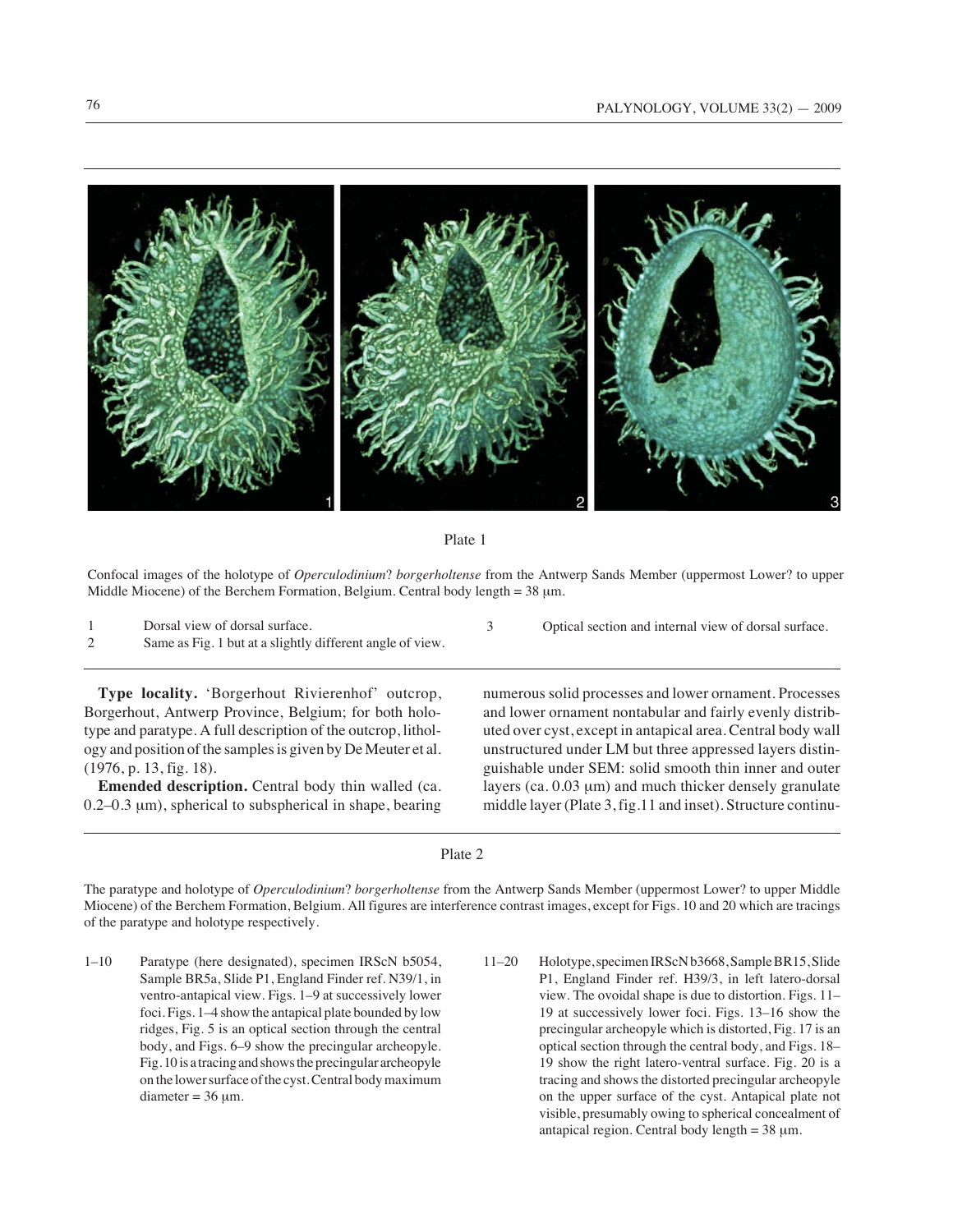

20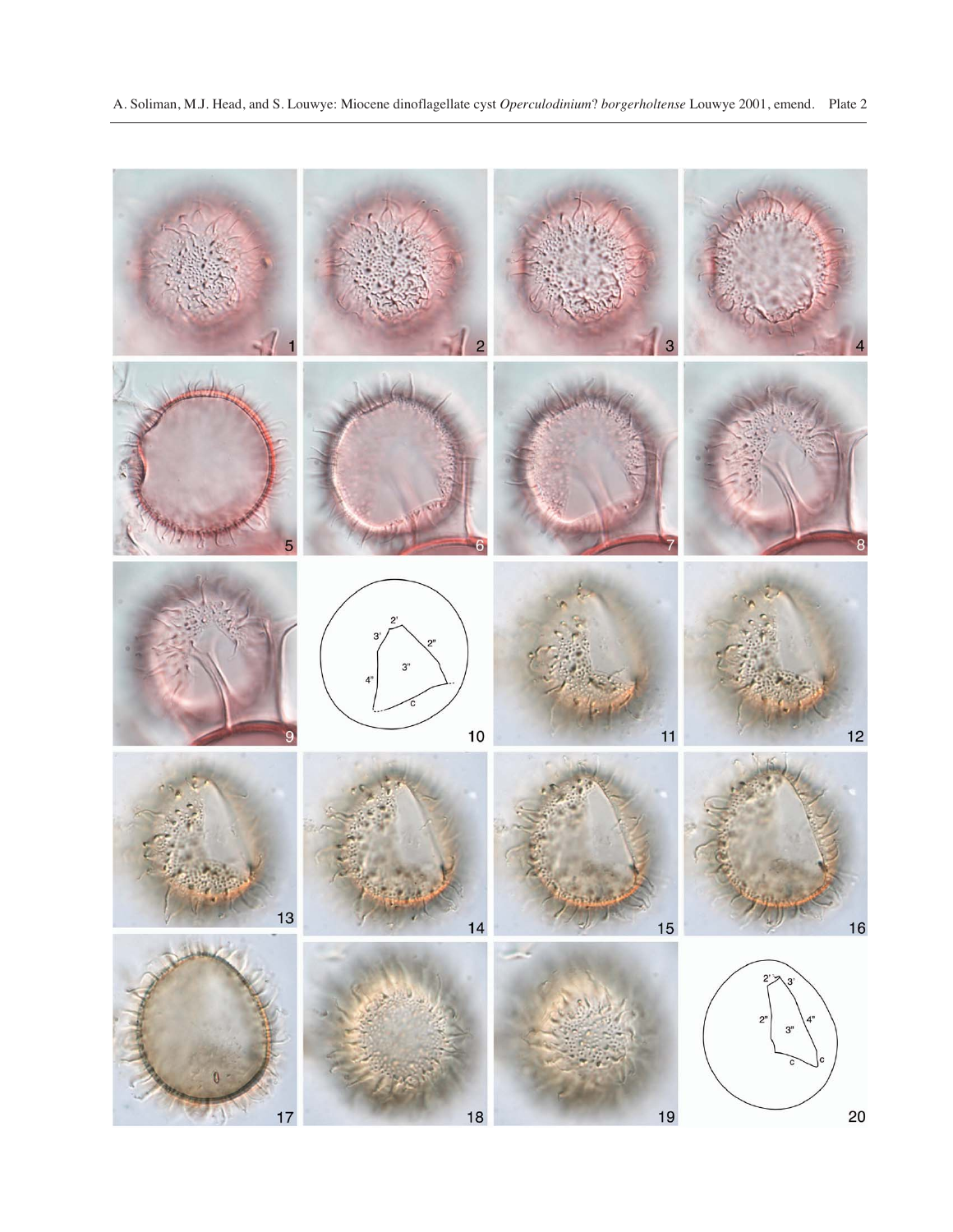ous with lower ornament and presumably also with processes.

Processes erect, narrow, initially of approximately even thickness and straight, tapering and often sinuous distally. Processes may be smooth for entire length but more commonly have granules, spinules, and short irregular branches, particularly along their distal half (as in holotype, but see Text-Figure 3 for full morphological range). Separation between adjacent process bases typically ca. 1.9–3.5 μm.

Lower ornament ca. 0.3–0.7 μm in diameter and 0.6–1.0 μm high, conspicuous, varies from low verrucae to roundtopped coni, round-topped narrow bacculae, and occasionally clavae (Plate 3, fig. 7). Elements evenly distributed, typically separated from each other by one to two, or occasionally three times their diameter. Elements may be somewhat more sparsely distributed on specimens with smooth processes. Occasionally some, but never all, elements fused into low discontinuous ridges (Plate 3, figs. 4, 5, 9).

At antapex, low (less than  $1.5 \mu m$ ) almost continuous (Plate 2, figs. 1–4) to discontinuous (Plate 3, figs. 2, 3) septum demarcates six-sided antapical plate. Contact with posterior sulcal plate (which overlaps antapical plate) is long and concave; contacts with posterior intercalary and sixth postcingular plates are short; resulting in subrectangular shape of antapical plate (Text-Figure 2). Ornament on antapical plate more densely clustered and irregular than elsewhere, with many adjacent elements fused at base (Plate 3, figs. 2, 3, 13, 14), and central body surface may be finely pitted (diameter, 0.05–0.20 μm) as seen in Plate 3, figs. 3, 14.



Text-Figure 3. Schematic representation of variation in process morphology and lower ornamentation on *Operculodinium*? *borgerholtense*.

Archeopyle formed by release of third precingular plate; margin entire, well-defined angles, no accessory sutures (Text-Figure 2). Archeopyle margin may be slightly raised and thickened, as observed under SEM (Plate 3, fig. 1). Operculum free.

No other indications of tabulation.

**Dimensions**. Holotype: central body length, 38 μm, central body equatorial diameter, 35 μm, length of processes, 6–7 μm. Paratype: central body maximum diameter, 36 μm, length of processes, 5–6 μm. Range based on all specimens measured in the present study: central body maximum diameter, 23(32.8)41 μm, length of processes, 2.5(5.6)8.5 μm; 73 specimens measured (Text-Figure 4, Table 1). Average process width, 0.5(0.74)1.1 μm; 12 specimens measured under SEM.

**Comparison.** *Operculodinium*? *eirikianum* Head et al. 1989 emend. Head 1997, described from the Upper Miocene of the Labrador Sea, has a microreticulate central body surface. The marine acritarch *Nannobarbophora walldalei* Head 1996b, described from the Pliocene of eastern England, has rootlike process bases and the vesicle

### Plate 3

Scanning electron micrographs of *Operculodinium*? *borgerholtense.* The scale bar in Figs.1, 2, 4, 6, 8–10, 12, 13, 15 = 10 μm; in Figs. 3,  $5, 14 = 5 \mu m$ ; in Figs. 7,  $11 = 2 \mu m$ ; and the insert to Fig.  $12 = 500 \text{ nm}$ . Figs.  $1 - 8$ ,  $11$ ,  $12$  are from sample (R) at the base of the carbonate sequence of the Weissenegg Formation, Rosenberg Quarry, Retznei, Styrian Basin, Austria. Figs. 9, 10 are from the Waltersdorf-1 Borehole (sample no. WA-RAG4, K3/927-936/Ki 5/058-068), Styrian Basin, Austria. Figs. 13–15 are from the Borgerhout Rivierenhof section near Antwerp, Belgium (sample no. XIBR16), which is the type section for this species.

- 1 Dorsal view showing archeopyle.
- 2 Oblique antapical view showing antapical plate.
- 3 Enlargement of specimen in Fig. 2, rotated about 45° clockwise with antapex pointing downwards, showing detail of antapical plate including change in surface ornament.
- 4 Uncertain view.
- 5 Enlargement of specimen in Fig. 4 showing detail of wall ornament.
- 6 Uncertain view with archeopyle and partially displaced operculum visible at top of specimen.
- 7 Enlargement of specimen in Fig. 6 showing processes with smooth surface.
- 8 Uncertain view of specimen whose processes have strongly granulate surface.
- 9 Uncertain view.
- 10 Uncertain view.
- 11 Uncertain view showing broken wall, and inset showing fine internal structure of wall.
- 12 Uncertain view.
- 13 Uncertain view but possibly showing antapical plate.
- 14 Enlargement of specimen in Fig. 13 showing a change in surface ornament possibly reflecting the antapical plate.
- 15 Uncertain view, with gaping split in the wall probably representing an incipient archeopyle.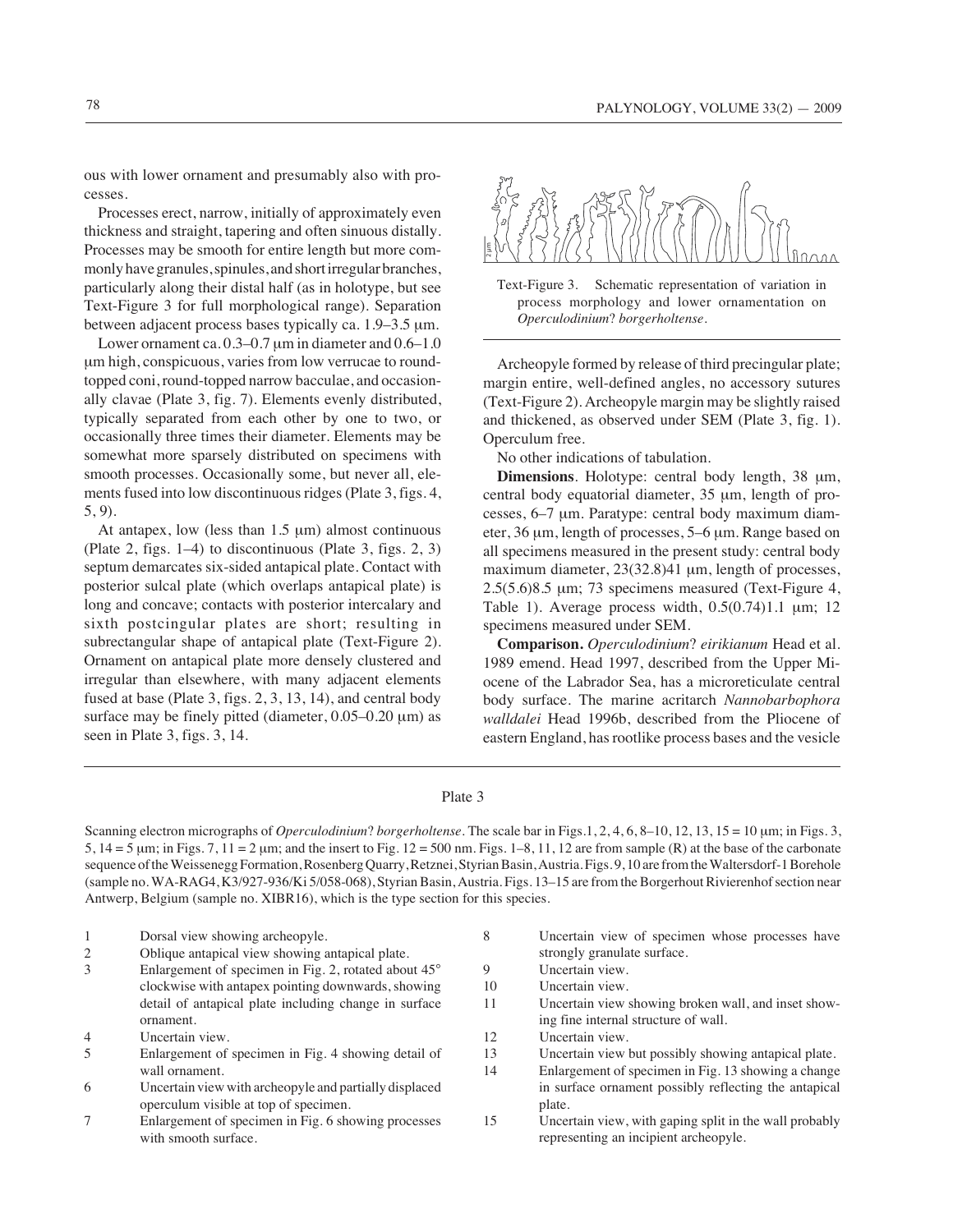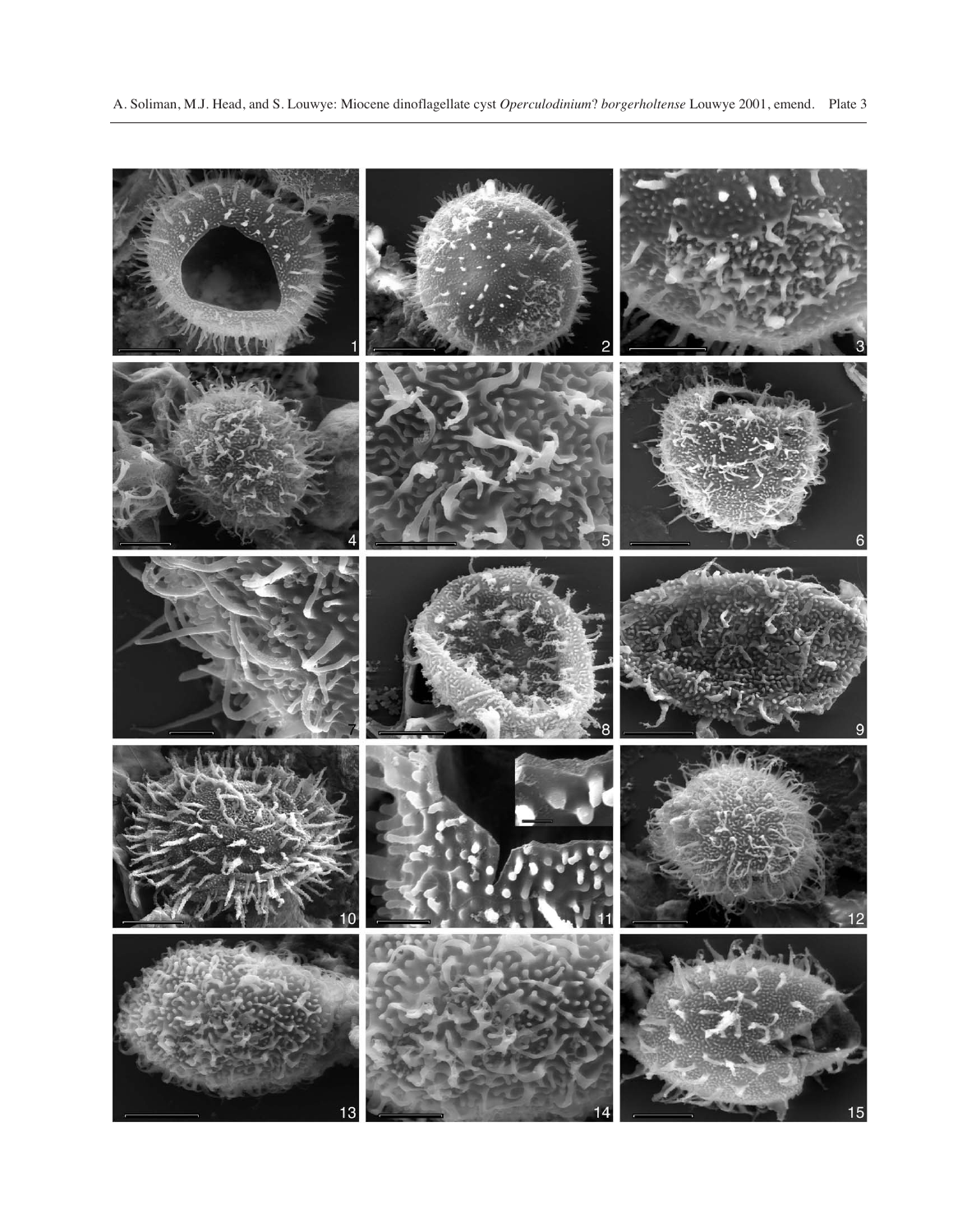

Text-Figure 4. *Operculodinium*? *borgerholtense* showing central body maximum diameter vs. maximum processes length of all specimens measured in the present study. Specimens indicated as 'Belgium' in the key are from the Borgerhout Rivierenhof type section near Antwerp. See also Table 1.

surface has an irregularly scattered granulation unlike the more prominent and orderly distribution of lower ornament in *O*.? *borgerholtense*. *Nannobarbophora gedlii* Head 2003, described from the Lower Miocene of the Norwegian Sea, has hollow processes and a smooth to sparsely ornamented vesicle surface. *Operculodinium*? *eirikianum* has a range base in the uppermost Langhian (Louwye et al., 2007) and therefore overlaps stratigraphically with *O*.? *borgerholtense*. *Nannobarbophora gedlii* has a known range of upper Lower to Middle Miocene and also overlaps stratigraphically with *O*.? *borgerholtense*, whereas *Nannobarbophora walldalei* is not known from deposits older than Late Miocene (Head, 2003).

**Previous records.** In the eastern North Atlantic, Porcupine Basin, IODP Site 1318, recorded in low numbers from the upper Burdigalian (Chron C5Cn2r; 16.5 Ma) to mid-Serravallian (Chron C5Ar1n; 12.7 Ma) (Louwye et al., 2007).

In northern Belgium, recorded from the Antwerp Sands Member and its lateral equivalent, the Zonderschot Sands

| TABLE 1. Measurements of <i>Operculodinium?</i> borgerholtense specimens examined in the present study, listed by locality, with |  |
|----------------------------------------------------------------------------------------------------------------------------------|--|
| minimum (average in parentheses) and maximum values indicated. The five specimens listed from the type section at                |  |
| Borgerhout Rivierenhof do not include the holotype and paratype as these are listed separately. See also Text-Figure 4.          |  |

| Locality                        | <b>Central body</b><br>maximum diameter | <b>Maximum</b><br>process length | Number of<br>specimens |
|---------------------------------|-----------------------------------------|----------------------------------|------------------------|
| Holotype                        | 38                                      |                                  |                        |
| Paratype                        | 36                                      | 6                                |                        |
| Borgerhout Rivierenhof, Belgium | 25(30.5)37.5                            | 4(5.4)7                          | 5                      |
| Retznei, Austria                | 23(29.3)36                              | 2.5(4.8)7.3                      | 25                     |
| Waltersdorf, Austria            | 29(34.2)38                              | 5.0(6.0)6.6                      | 4                      |
| Bad Deutsch Altenburg, Austria  | 26.7(33.0)39                            | 4.0(5.7)7.6                      | 8                      |
| Baden Sooss, Austria            | 34(35.8)39                              | 5(6.5)8                          | 6                      |
| Tengelic-2 borehole, Hungary    | 29(36.2)41                              | 4.5(6.4)8.5                      | 16                     |
| Gulf of Suez, Egypt             | 25(33.8)38.5                            | 3(5.6)7                          |                        |
| <b>TOTAL</b>                    | 23(32.8)41                              | 2.5(5.6)8.5                      | 73                     |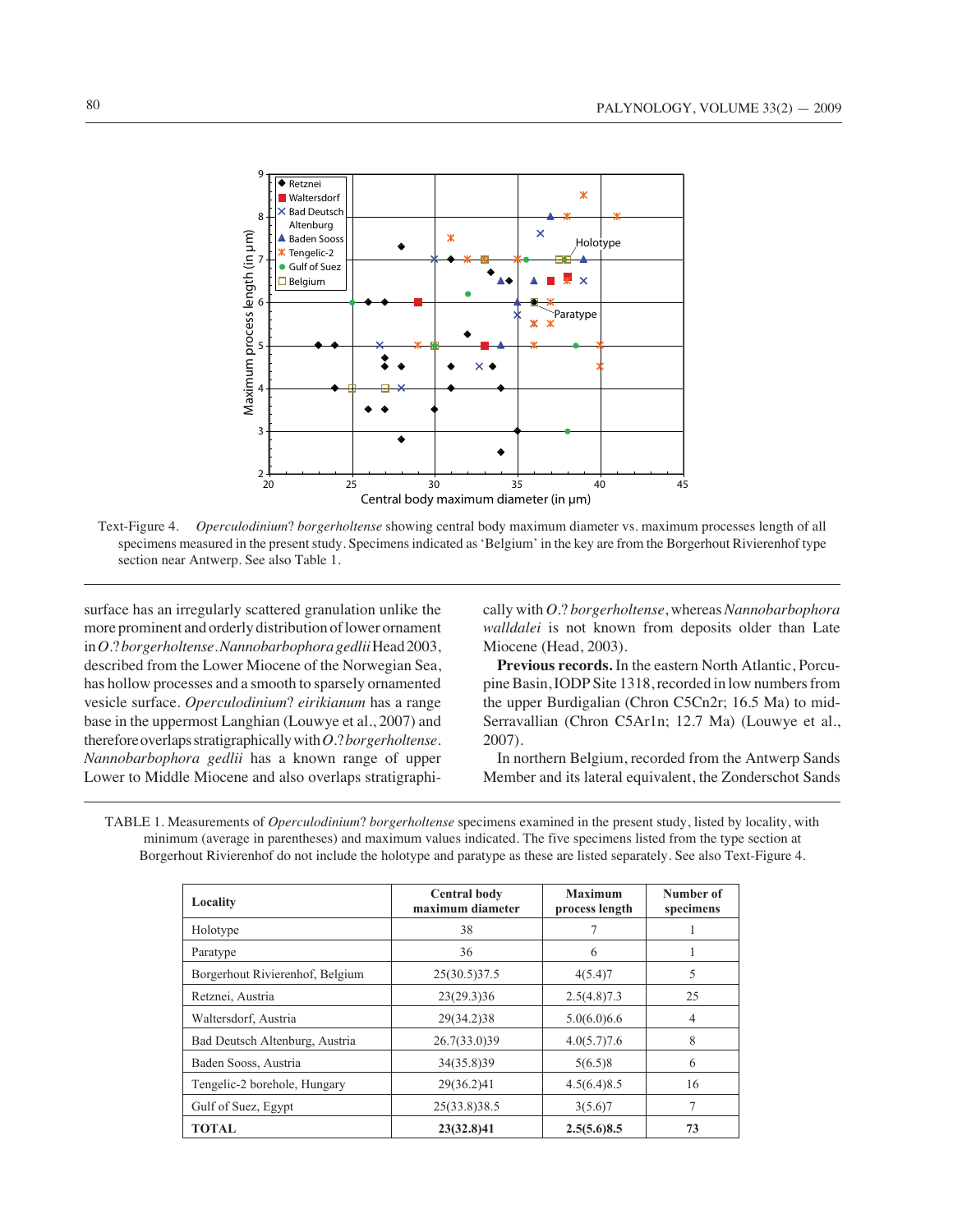Member, of the Berchem Formation (Louwye, 2001, and as *Operculodinium* sp. 1 in Louwye, 2000). The Antwerp Sands Member is calibrated to planktonic foraminiferal zones N6 to N9 of Blow (1979) and calcareous nannofossil zone NN4 of Martini (1971) and is latest Burdigalian? to mid-Serravallian based on dinoflagellate cysts (Louwye et al., 2000; Louwye, 2001). The Zonderschot Sands Member has a suggested age of latest Burdigalian to Langhian based on dinoflagellate cysts (Louwye, 2000). In the U.K. sector of the Central North Sea, reported from several industry wells in an interval dated as Middle Miocene using dinoflagellate cysts (M.J.H., unpublished data).

In Austria, reported from the mid-Langhian (upper Lower Badenian regional Parathethys stage) of Baden-Sooss, while absent from the mid-Burdigalian (Middle Ottnangian regional Parathethys stage) (Jiménez-Moreno et al., 2006). Also reported from the lower Serravalian (Upper Badenian regional Parathethys stage) of Bad Deutsch Altenburg in the Vienna Basin (Gross, 2002; Soliman and Piller, 2007b). Other occurrences of Badenian age are from Retznei, Styrian Basin (Soliman and Piller, 2004), and the Waltersdorf-1 exploratory well, Styrian Basin (Soliman and Piller, 2004). A lowest occurrence was recorded just above the Karpatian/Badenian boundary at Wagna in the Styrian Basin (Soliman and Piller, 2004, 2007a), although an unconformity at this boundary means that the uppermost Karpatian and lowermost Badenian is missing (Latal and Piller, 2003; Spezzaferri et al., 2004). Generally, in the Central Paratethys, the Karpatian/Badenian boundary is equivalent to the Burdigalian/Langhian boundary based on the evolutionary lineage of *Globigerinoides*–*Praeorbulina* (Lourens et al., 2005; Piller et al., 2007, fig. 1, p. 158).

In Hungary, reported from the mid-Langhian (upper Lower Badenian regional Parathethys stage) through mid-Serravallian (Lower Sarmatian regional Parathethys stage) of the Tengelic-2 borehole (Jiménez-Moreno et al., 2006).

From the subsurface western margin of the Gulf of Suez, Egypt, reported rarely and sporadically from the East Shukheir-1, Shukheir-1, Shukheir-11, and Kareem-30 boreholes, where it is collectively restricted to the Rudeis and Kareem formations in deposits assigned to calcarous nannofossil zones NN4 and NN5 (mid Burdigalian–Langhian) and considered no older than late Burdigalian based on dinoflagellate cysts (Soliman, 2006; unpublished data).

In summary, *Operculodinium*? *borgerholtense* has a reported lowest occurrence within the upper Burdigalian (Chron C5Cn2r; 16.5 Ma) of the eastern North Atlantic, Porcupine Basin (Louwye et al., 2007), and uppermost Burdigalian or lowermost? Langhian of Belgium (Louwye, 2001), using the time scale of Lourens et al. (2005). Its highest well-constrained occurrence is within the mid-Serravallian (Chron C5Ar1n; 12.7 Ma) of the eastern North

Atlantic, Porcupine Basin (Louwye et al., 2007), and the mid-Serravallian of Hungary, although its disappearance at the latter locality seems to be controlled by local paleoenvironmental changes (Jiménez-Moreno et al., 2006).

**Paleoecology.** In Austria, the presence of *O.*? *borgerholtense* both in shallow-water deposits at Retznei and more open-marine deposits at Waltersdorf (Soliman and Piller, 2004; A.S., unpublished data) reflects a broad ecological distribution within the neritic realm. The relatively small size and short processes on the specimens from Retznei might be a response to shallow-water conditions. The ecological tolerance of *O.*? *borgerholtense* is emphasized by its occurrence in the Tengelic-2 borehole in Hungary where it is one of the few species to persist into the Lower Sarmatian (mid-Serravallian) Paratethyan stage, which is characterised by severely restricted marine conditions and aberant water chemistry (Jiménez-Moreno et al., 2006). In the Gulf of Suez area, it is associated with such thermophilic species as *Tuberculodinium vancampoae*, *Melitasphaeridium choanophorum* and *Tectatodinium pellitum*, consistent with a tropical to subtropical climate, and hypersaline conditions as indicated by the dominance of *Polysphaeridiumzoharyi*. It is therefore a euryhaline and adaptable species.

### **DISCUSSION AND CONCLUSIONS**

Our new observations add detail to the original protologue for *O*.? *borgerholtense*, including that of the wall ultrastructure, which is shown under SEM to be differentiated into three layers (Plate 3, fig. 11), and morphological variability of the ornament (Text-Figure 3). The greater number of specimens examined also allows us to document the variability of this species more fully. Moreover, we have been able to correct some misconceptions. The cyst is spherical to spheroidal: the ovoidal shape as originally described results from folding of the holotype, as confirmed by confocal microscopy (Plate 1).

The archeopyle is usually distorted owing to the thin wall of the central body and its propensity to crumple due to pressure on the more rigid processes, and may not be seen at all. Its shape and geometry are reconstructed (Text-Figure 2) from several specimens, notably the paratype. This reconstruction shows the 2'/3'' margin shorter than the 3'/3'' margin, and the 3''/4'' margin shorter than the 3''/2'' margin, resulting in a strongly asymmetrical shape. The archeopyle on the holotype is deformed, with the adapical margin (at the junction of plates 2', 3', and 3'' and cingular margin being strongly folded (Plate 1; Plate 2, fig. 20). Our observations unequivocally show that the archeopyle margin has well-defined angles (described as rounded in Louwye, 2001).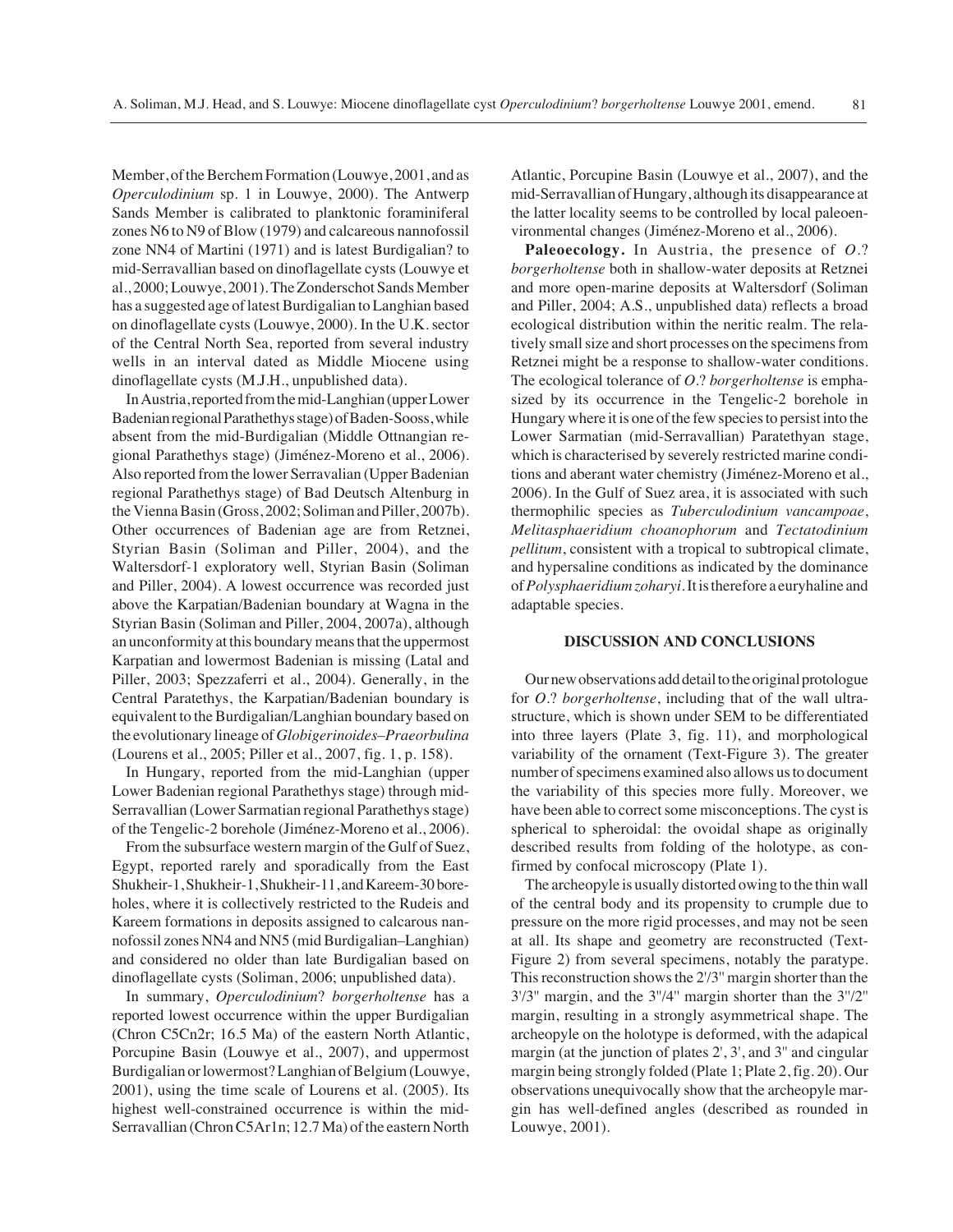The antapical plate is well expressed in the paratype (Plate 2, figs.1–4), the specimen illustrated in Louwye (2001, fig. 4.6–4.7), and in one or possibly two specimens illustrated by SEM (Plate 3, figs. 2, 3, 13, 14). Although not visible in the holotype, this is probably due to spherical concealment of the antapical region. The antapical plate is often not recognised on specimens unless they are well preserved and favorably oriented. This plate was described as having rounded angles in Louwye (2001), but they are well-defined on the paratype (Plate 2, figs. 1– 4) and on the specimen illustrated on Plate 3, figs. 2, 3. The shape and geometry of this plate is consistent with a sexiform hypocystal tabulation that typifies the standard gonyaulacalean pattern, as noted by Louwye (2001).

Louwye (2001) assigned *O*.? *borgerholtense* only questionably to the genus *Operculodinium* because of its clearly delineated antapical plate. Adding to this difference is the presence of an archeopyle with well-defined angles, a wall structure that is unlike the fibroreticulate outer wall layer of the type species *O. centrocarpum*, and a process morphology that is also unlike that of the type species. These differences do not support a close affinity with the cyst-defined genus *Operculodinium* or with the theca-defined genus *Protoceratium*. We consider *Operculodinium* to be an excessively large genus, in need of revision and contraction. Pending such revision, we maintain *O*.? *borgerholtense* provisionally in this genus, although we reject an affinity with the subfamily Cribroperidinioideae.

*Operculodinium*? *borgerholtense* is a euryhaline neritic species tolerant of environmental stress, which is consistent with its morphological plasticity. Its present records indicate a temperate to tropical–subtropical paleoclimatic distribution. *Operculodinium*? *borgerholtense* appears to be confined to the Miocene, with a known range of upper Burdigalian (uppermost Lower Miocene) to mid-Serravallian (upper Middle Miocene). It promises to be a useful stratigraphic marker particularly in those neritic settings where adverse paleoenvironmental factors have excluded other species.

# **ACKNOWLEDGMENTS**

A.S. thanks the Austrian Exchange Service (ÖAD) and the Commission for the Palaeontological and Stratigraphical Research of Austria (Austrian Academy of Science) for financial support, and M. Faris (Tanta University) and Salah El Beialy (El Mansoura University) respectively for providing samples from the Kareem-30 and East Shukheir-1 boreholes of the Gulf of Suez. Werner Piller (Karl-Franzens University, Graz) generously made available laboratory and SEM facilities, and provided the Waltersdorf-

1 samples. S. Müllegger (Karl-Franzens University, Graz) kindly provided the Retznei sample. We are most grateful to Dries Vercauteren (Ghent University) for use of the confocal microscope facility. M.J.H. acknowledges support from a Natural Sciences and Engineering Research Council of Canada discovery grant. It is a pleasure to thank D.K. Munsterman (Netherlands Institute of Applied Geoscience TNO) and S. Piasecki (Geological Survey of Denmark and Greenland) for their helpful reviews of the manuscript.

# **References Cited**

- 1979 *The Cainozoic Globigerinidae: A study of the morphology, taxonomy, evolutionary relationships and the stratigraphical distribution of some Globigerinidae*. Vol. 1–3. E.J. Brill, Leiden, 1413 p.
- BÜTSCHLI, O.
	- 1885 Erster Band. Protozoa. *In: Dr. H.G. Bronn's Klassen und Ordnungen des Thier-Reiches, wissenschaftlich dargestellt in Wort und Bild.* C.F. Winter'sche Verlagshandlung, Leipzig and Heidelberg, p. 865–1088.

CLAPARÈDE, É., and LACHMANN, J.

- 1859 Études sur les infusoires et les rhizopodes. *Institut national génevois, Mémoires*, 6 (Mémoire 1): 261– 482. [Imprinted 1858.]
- DEFLANDRE, G., and COOKSON, I.C.
	- 1955 Fossil microplankton from Australian Late Mesozoic and Tertiary sediments. (*Australian Journal of Marine and Freshwater Research*, 6(2): 242– 313.
- De MEUTER, F., WOUTERS, K., and RINGELE, A.
	- 1976 Lithostratigraphy from temporary outcrops in the Antwerpen City area. *Professional Paper of the Geological Survey of Belgium, 1976*, 3: 1–19.
- ERHART, C.W., and PILLER, W.E.
	- 2004 Fazies und Geometrie des Leithakalk-Steinbruches Retznei/Rosenberg bei Ehrenhausen (Stmk.). *Berichte des Institutes für Erdwissenschaften der Karl-Franzens-Universität Graz*, 9: 116.
- EVITT, W.R.
	- 1985 *Sporopollenin Dinoflagellate Cysts: Their Morphology and Interpretation*. American Association of Stratigraphic Palynologists Foundation, Dallas, Texas, p. i–xv, 1–333.
- FENSOME, R.A., TAYLOR, F.J.R., NORRIS, G., SARJEANT,
- W.A.S., WHARTON, D.I., and WILLIAMS, G.L.
	- 1993 A classification of living and fossil dinoflagellates. *Micropaleontology Special Publication No. 7*, 351 p.

BLOW, W.H.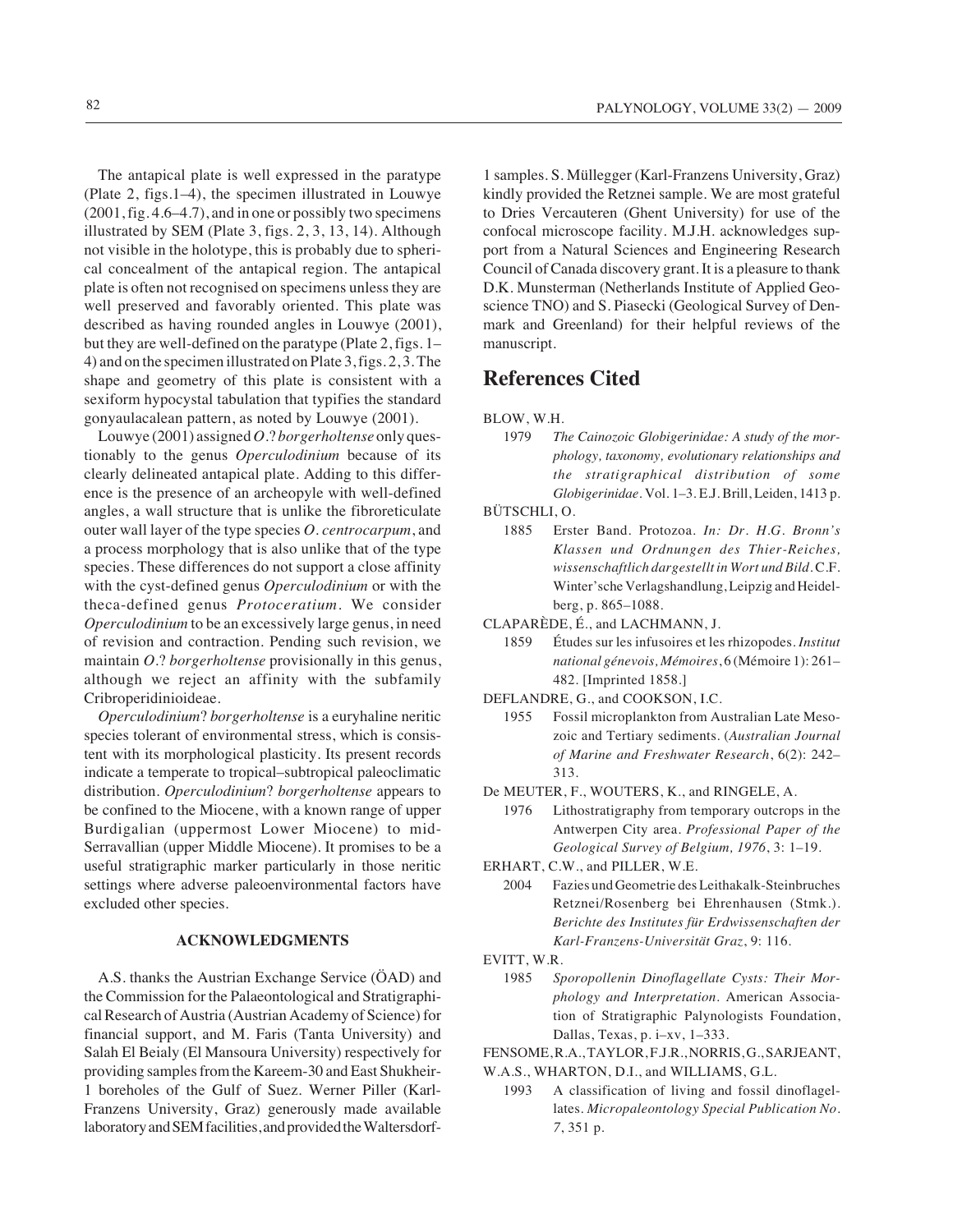### GERLACH, E.

1961 Mikrofossilien aus dem Oligozän und Miozän Nordwestdeutschlands, unter besonderer Berücksichtigung der Hystrichosphaeren und Dinoflagellaten. *Neues Jahrbuch für Geologie und Paläontologie, Abhandlungen*, 112(2): 143–228.

### GROSS, M.

2002 *Mittelmiozäne Ostracoden aus dem Wiener Becken (Badenium/Sarmatium, Österreich)*. Unpublished Ph.D. thesis, Institut für Geologie und Paläontologie, Karl-Franzens-Universität Graz, 343 p.

### HEAD, M.J.

- 1996a Modern dinoflagellate cysts and their biological affinities. *In*: Jansonius, J., and McGregor, D.C. (eds.), *Palynology: principles and applications*. American Association of Stratigraphic Palynologists Foundation, Dallas, Texas, vol. 3, p. 1197– 1248.
- 1996b Late Cenozoic dinoflagellates from the Royal Society borehole at Ludham, Norfolk, eastern England. *Journal of Paleontology*, 70: 543–570.
- 1997 Thermophilic dinoflagellate assemblages from the mid Pliocene of eastern England. *Journal of Paleontology,* 71: 165–193.
- 2003 Neogene occurrences of the marine acritarch genus *Nannobarbophora* Habib and Knapp, 1982 emend., and the new species *N. gedlii*. *Journal of Paleontology,* 77: 382–385.
- HEAD, M.J., and WRENN, J.H. (eds.)
	- 1992 A forum on Neogene–Quaternary dinoflagellate cysts: The edited transcript of a round table discussion held at the Second Workshop on Neogene dinoflagellates. *In*: Head, M.J., and Wrenn, J.H. (eds.), *Neogene and Quaternary dinoflagellate cysts and acritarchs*. American Association of Stratigraphic Palynologists Foundation, Dallas, Texas, p. 1–31.
- HEAD, M.J., NORRIS, G., and MUDIE, P.J.
	- 1989 New species of dinocysts and a new species of acritarch from the upper Miocene and lowermost Pliocene, ODP Leg 105, Site 646, Labrador Sea. *In*: Srivastava, S.P., Arthur, M., Clement, B., et al., *Proceedings of the Ocean Drilling Program*, *Scientific Results*, *105*. Ocean Drilling Program, College Station, Texas, p. 453–466.
- JIMÉNEZ-MORENO, G., HEAD, M.J., and HARZHAUSER, M.
	- 2006 Early and Middle Miocene dinoflagellate cyst stratigraphy of the Central Paratethys, Central Europe. *Journal of Micropalaeontology*, 25: 113– 139.

### LATAL, C., and PILLER, W.E.

- 2003 Stable isotope signatures at the Karpatian/Badenian boundary in the Styrian Basin. *In*: Brzobohaty, R., Cicha, I., Kovac, M., and Rögl, F. (eds.), *The Karpatian – a Lower Miocene stage of the Central Paratethys*. Masaryk University, Brno, p. 37–48.
- LINDEMANN, E.
	- 1928 Abteilung Peridineae (Dinoflagellatae). *In*: Engler, A., and Prantl, K. (eds.), *Die Natürlichen Pflanzenfamilien nebst ihren Gattungen und wichtigeren Arten insbesondere den Nutzpflanzen. Zweite stark vermehrte und verbesserte Auflage herausgegeben von A. Engler. 2 Band.* Wilhelm Engelmann, Leipzig, p. 3–104.

LOURENS, L., HILGEN, F., SHACKLETON, N.J., LASKAR,

### J., and WILSON, D.

2005 The Neogene. *In*: Gradstein, F.M., Ogg, J.G., and Smith, A.G. (eds.), *A geological time scale 2004*. Cambridge University Press, Cambridge, U.K., p. 409–430. [Imprinted 2004.]

LOUWYE, S.

- 2000 Dinoflagellate cysts and acritarchs from the Miocene Zonderschot Sands, northern Belgium: stratigraphic significance and correlation with contiguous areas. *Geologica Belgica*, 3: 55–65.
- 2001 New species of dinoflagellate cysts from the Berchem Formation, Miocene, northern Belgium (southern North Sea Basin). *Geobios*, 34: 121– 130.

LOUWYE, S., De CONINCK, J., and VERNIERS, J.

2000 Shallow marine Lower and Middle Miocene deposits at the southern margin of the North Sea Basin (northern Belgium): dinoflagellate cyst biostratigraphy and depositional history. *Geological Magazine*, 137: 381–394.

### LOUWYE, S., FOUBERT, A., MERTENS, K., VAN ROOIJ,

- D., AND THE IODP EXPEDITION 307 SCIENTIFIC PARTY 2007 Integrated stratigraphy and palaeoecology of the Lower and Middle Miocene of the Porcupine Ba
	- sin. *Geological Magazine*, 145: 1–24.
- MARTINI, E.
	- 1971 Standard Tertiary and Quaternary calcareous nannoplankton zonation. *In*: Farinacci, A. (ed.), *Proceedings of the Second Planktonic Conference, Roma 1970, Volume 2*. Edizione Tecnoscienza, Rome, p. 739–785.
- MATSUOKA, K., McMINN, A., and WRENN, J.H.
	- 1997 Restudy of the holotype of *Operculodinium centrocarpum* (Deflandre & Cookson) Wall (Dinophyceae) from the Miocene of Australia, and the taxonomy of related species. *Palynology*, 21: 19–33.